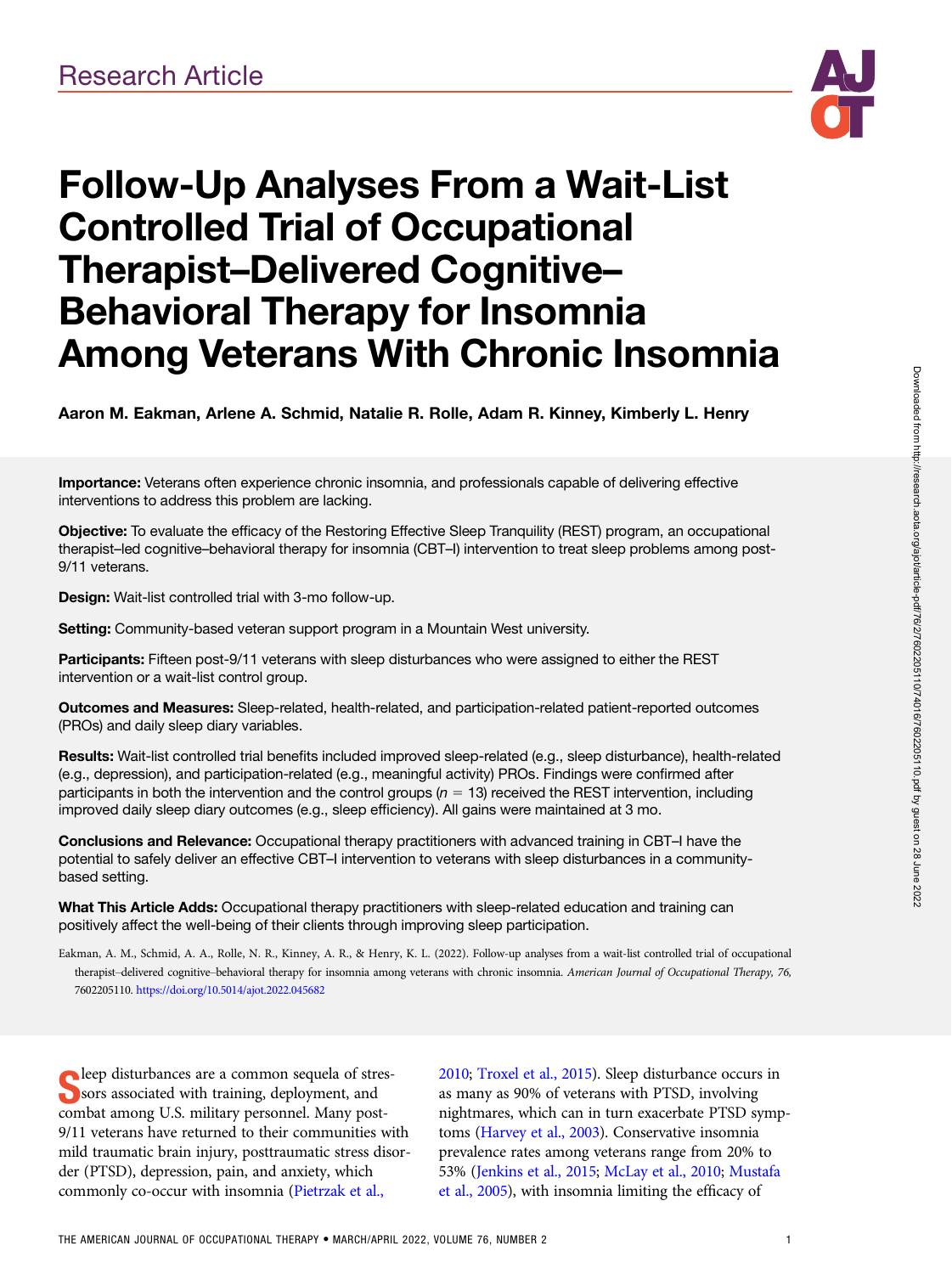mental health treatments and contributing to poor daytime functioning [\(Manber & Carney, 2015\)](#page-8-0).

Multicomponent cognitive–behavioral therapy for insomnia (CBT–I) is indicated for the treatment of chronic insomnia and refers to a combination of strategies including sleep restriction therapy, stimulus control therapy, cognitive therapy, psychoeducation, and sleep hygiene ([Bootzin & Manber, 2013](#page-7-0)). Sleep restriction therapy, for example, involves reducing time in bed to the time a person can sleep until sleep efficiency improves. Next, time in bed is gradually increased week by week until the client can fill their desired time in bed with consolidated sleep. The intent of stimulus control therapy is to reassociate the bed and bedtime with sleep. This goal is accomplished by the occupational therapy practitioner requesting, for example, that the client only go to bed when sleepy, engage only in sleep or sex when in bed, and leave the bedroom when they cannot sleep ([Manber & Carney,](#page-8-0) [2015](#page-8-0)).

Empirical support for multicomponent CBT–I is well established, indicating its effectiveness as a treatment for chronic insomnia [\(Geiger-Brown et al., 2015](#page-7-0); [Trockel et al., 2014\)](#page-8-0). CBT–I is strongly recommended as the first-line treatment for insomnia disorder among adults by the American College of Physicians [\(Qaseem et al., 2016](#page-8-0)) and the American Academy of Sleep Medicine ([Edinger et al., 2021](#page-7-0)). Treatment effects from CBT–I, such as reduced insomnia symptom severity and improved sleep quality, persist for 3 mo, if not up to 1 yr, after the end of treatment [\(van](#page-8-0) [der Zweerde et al., 2019\)](#page-8-0). CBT–I is also effective in reducing insomnia in the presence of comorbid conditions such as PTSD, depression, pain, and anxiety [\(Manber & Carney, 2015](#page-8-0); [Manber et al., 2008](#page-8-0)).

Yet, there exists a shortage of professionals capable of delivering CBT–I, which limits veterans' access to this effective treatment for insomnia [\(Manber et al.,](#page-8-0) [2012](#page-8-0); [Troxel et al., 2015\)](#page-8-0). Occupational therapy practitioners have identified sleep as a cornerstone of health and well-being, and CBT–I is within the profession's scope of practice given the nonpharmacological and behavioral nature of this approach for treating chronic insomnia [\(American Occupational Therapy Associa](#page-7-0)[tion, 2020](#page-7-0); [Leland et al., 2014](#page-8-0)). Thus, the aim of this study was to test the efficacy of Restoring Effective Sleep Tranquility (REST), an occupational therapist– led CBT–I intervention for veterans in college with service-connected injuries who experience chronic insomnia [\(Eakman, Schmid, et al., 2017](#page-7-0)). We hypothesized that REST delivered to veterans with sleep disturbances would result in improved sleep-, health-, and participation-related outcomes compared with veterans with sleep disturbances who did not receive the REST intervention. We further hypothesized that improved sleep-, health-, and participation-related outcomes after completion of the REST intervention would persist for up to 3 mo.

## Method

In this study, we used a wait-list controlled trial with 3 mo follow-up of the REST intervention, an occupational therapist–delivered multicomponent CBT–I program initially reported by [Eakman, Schmid, et al. \(2017\).](#page-7-0)

#### Participants and Procedures

Inclusion criteria were as follows: post-9/11 U.S. veteran attending college; service-connected injury; selfreported difficulties with sleep quality (i.e., Insomnia Severity Index score  $\geq 10$ ); and commitment to completion of daily sleep diaries and group and 1:1 sessions. Exclusion criteria were epilepsy or bipolar disorder (I or II). Participants were recruited via the ongoing veteran research programs and services on the Colorado State University campus. Human subjects approval was granted by the university (15- 5974H in 2015), and the study was registered with ClinicalTrials.gov (NCT02871414). All participants provided written informed consent. Data were collected between January 2016 and September 2016.

#### Restoring Effective Sleep Tranquility Intervention

REST [\(Eakman, Schmid, et al., 2017\)](#page-7-0) is a 7-wk multicomponent CBT–I intervention that uses concurrent weekly 1:1 and group formats with an emphasis on sleep restriction, stimulus control, and sleep hygiene treatments on the basis of best practice in CBT–I ([Car](#page-7-0)[ney & Manber, 2009;](#page-7-0) [Manber & Carney, 2015;](#page-8-0) [Perlis](#page-8-0) [et al., 2008\)](#page-8-0). In weekly 1:1 sessions, an occupational therapist (Natalie R. Rolle) monitored sleep diary data, set sleep-related goals, and supported adherence to sleep prescriptions (e.g., prescribed time to bed, prescribed time out of bed). In weekly group sessions, an occupational therapist (Aaron M. Eakman) led discussions on REST treatment approaches and chronic insomnia (e.g., circadian rhythm and homeostatic sleep-driver systems); a brief mindfulness practice occurred in each group session. Daily activity routines in support of adherence to sleep prescriptions were addressed in 1:1 and group sessions.

The occupational therapists completed advanced training in CBT–I before treatment, met weekly to discuss participants, and obtained consultation from a psychologist with expertise in CBT–I. Weekly occupational therapist discussions included a review of each case, including likely biological, psychological, and social–environmental factors precipitating and perpetuating insomnia as recommended by [Manber and Carney](#page-8-0) [\(2015\)](#page-8-0). Weekly meetings were also used to ensure treatment fidelity in CBT–I delivery by reviewing participants' sleep diary data and achieving therapist consensus on modifications to sleep prescriptions.

#### Sleep Diary Outcomes

Participants recorded their sleep on a daily basis in line with best practice for CBT–I [\(Edinger et al., 2001;](#page-7-0)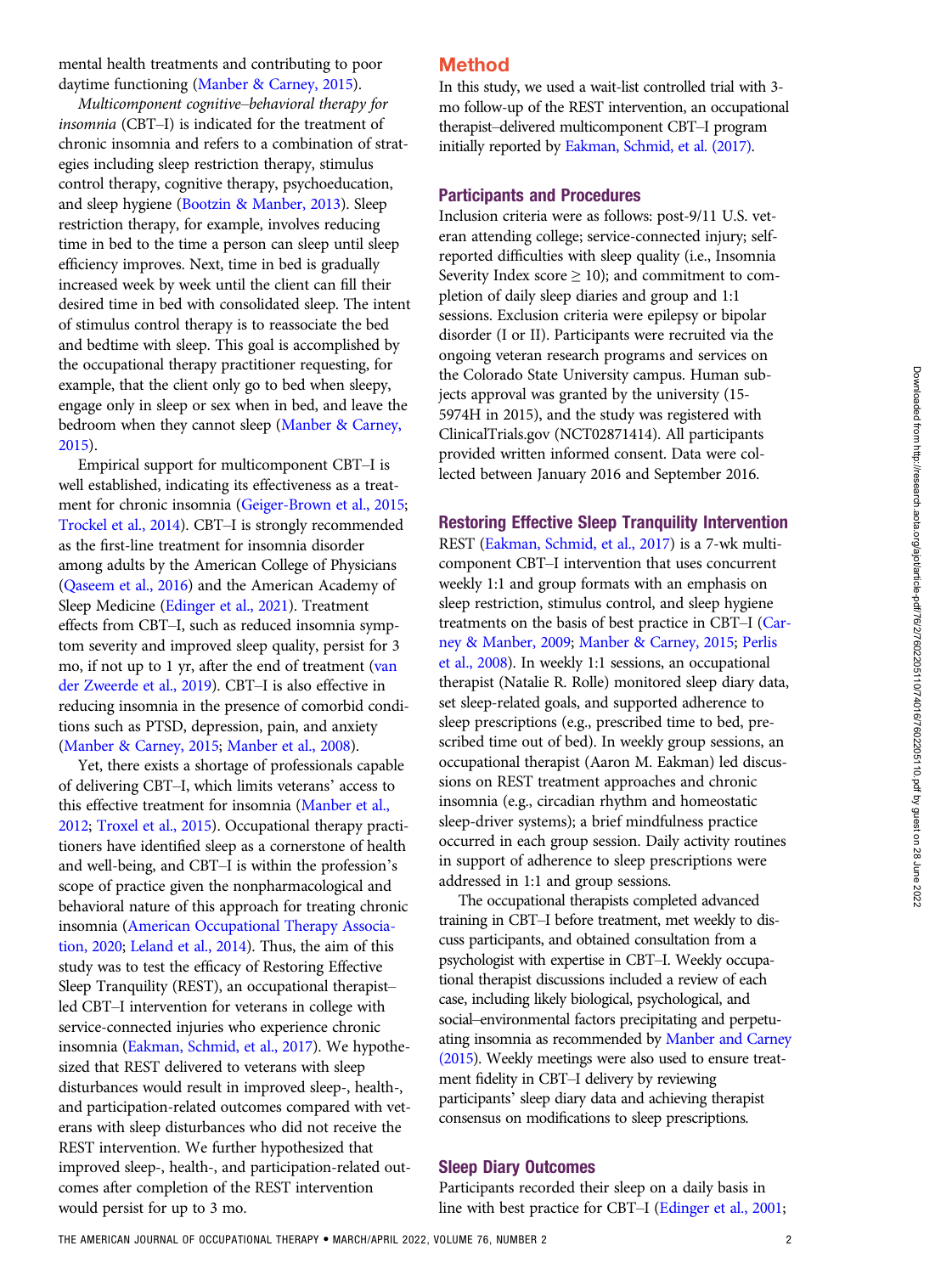[Perlis et al., 2008](#page-8-0)). We collected daily sleep diary data using a web-based format, and these data were used to determine sleep onset latency, nighttime awakenings, wake after sleep onset, total time in bed, total sleep time, and sleep efficiency, which the occupational therapist (Rolle) used to adjust sleep prescriptions.

#### Patient-Reported Outcomes

We assessed patient-reported outcomes (PROs) at baseline, posttreatment, and 3 mo after completion of REST using a web-based format. All PROs were wellvalidated indicators of their respective constructs and were presented in random order during each assessment period. Sleep-related outcomes included the Patient-Reported Outcomes Measurement Information System (PROMIS)–Sleep Disturbance scale ([Yu et al.,](#page-8-0) [2011](#page-8-0)), which assessed sleep disturbances; the Dysfunctional Beliefs About Sleep–10 scale [\(Espie et al., 2000\)](#page-7-0), which assessed inaccurate beliefs regarding sleep that may contribute to cognitive arousal and perpetuation of maladaptive sleep behaviors; and the Pittsburgh Sleep Quality Index Addendum for PTSD [\(Germain](#page-7-0) [et al., 2005](#page-7-0)), which assessed sleep-disturbing factors such as nightmares and sleep-related anxiety.

Health-related outcomes included levels of stress, depression, and anxiety, which were assessed with the Perceived Stress Scale ([Cohen et al., 1983\)](#page-7-0), Patient Health Questionnaire–Depression scale [\(Kroenke](#page-8-0) [et al., 2001](#page-8-0)), and the Generalized Anxiety Disorder Screener (Löwe et al., 2008). We assessed symptoms of posttraumatic stress using the six-item PTSD Checklist [\(Lang & Stein, 2005](#page-8-0)). In addition, we assessed participants' perception of how pain interfered with daily life using the PROMIS–Pain Interference scale ([Cella](#page-7-0) [et al., 2010](#page-7-0)).

Participation-related outcomes were included to determine whether improved sleep was associated with a broad range of participation factors. The Engagement in Meaningful Activities Survey [\(Eakman, 2012\)](#page-7-0) was used to assess perceptions of positive meanings associated with engagement in activities as part of dayto-day life ([Goldberg et al., 2002](#page-7-0)). The Mindfulness Attention Awareness Scale [\(Brown & Ryan, 2003\)](#page-7-0) was used to assess mindfulness; in addition, social role satisfaction and perceived ability to participation in social roles were assessed, respectively, with the PROMIS– Satisfaction with Social Roles scale [\(Hahn et al., 2010](#page-7-0)) and the PROMIS–Ability to Participate in Social Roles scale [\(Hahn et al., 2010\)](#page-7-0).

#### Study Design

We used a wait-list controlled trial with a 3-mo follow-up. Our study design is presented in [Figure 1](#page-3-0) and represents eligibility determination, testing of the REST intervention via wait-list controlled trial, and subsequent 3-mo follow-up within-person assessments for both conditions after completion of the intervention. Participants were assigned to condition by

convenience to accommodate participants' busy class schedules and to ensure an even number of group participants during the delivery of the REST intervention. Baseline PROs were completed during Week 1, and participants assigned to the intervention group immediately received the REST intervention, whereas waitlist control participants did not receive the intervention. After completion of the REST intervention in Week 8, the intervention group and wait-list control group completed posttest PROs. We refer to Week 1 through Week 8 as the primary phase of the study.

The wait-list control participants then received the REST intervention beginning Week 9 and completed posttest PROs immediately after completion of the intervention during Week 16. The intervention group again completed PROs at 3-mo follow-up during Week 20 of the study, whereas the wait-list control group completed their 3-mo follow-up PROs during Week 28.

#### Data Analyses

Data analysis unfolded in two stages. First, we compared the intervention group with the wait-list control group at baseline and immediately after treatment using data from the primary phase of the study (Week 1–Week 8; see [Figure 1\)](#page-3-0). All PROs were assessed. We conducted  $2 \times 2$  (Condition  $\times$  Time) repeated-measures analyses of variance (ANOVAs) to compare the treated and wait-list control groups with respect to change in PROs ( $n = 14$ ). Sleep diary data were available only for the treated group and were not part of these analyses. Second, we evaluated pre- to posttest changes in sleep-, health-, and participationrelated outcomes as well as sleep diary outcomes using data from the intervention phase for both the treated group (Weeks 1–8) and wait-list control group (Weeks 9–16), given that each group had then completed the REST intervention ( $n = 13$ ). We used dependent t tests to assess whether significant change occurred between the pre- and postintervention assessment and whether significant change occurred between the postintervention assessment and 3-mo follow-up assessment ( $n = 12$ ).

## **Results**

All aspects of the group and 1:1 sessions were delivered as planned (for more details regarding the REST intervention, see [Eakman, Schmid, et al., 2017\)](#page-7-0). Two participants did not complete REST because of personal issues; no adverse events occurred. Participants who completed REST ( $n = 13$ ) attended on average 6.3 of the seven group sessions and 6.9 of the seven 1:1 sessions. Participants were on average age 29.5 yr; 2 were women, 8 were not married, all were undergraduate students, the majority were White ( $n = 9$ ) and Army veterans ( $n = 7$ ), 12 reported having a disability rating with the Veterans Health Administration, and only 3 reported prior insomnia treatment.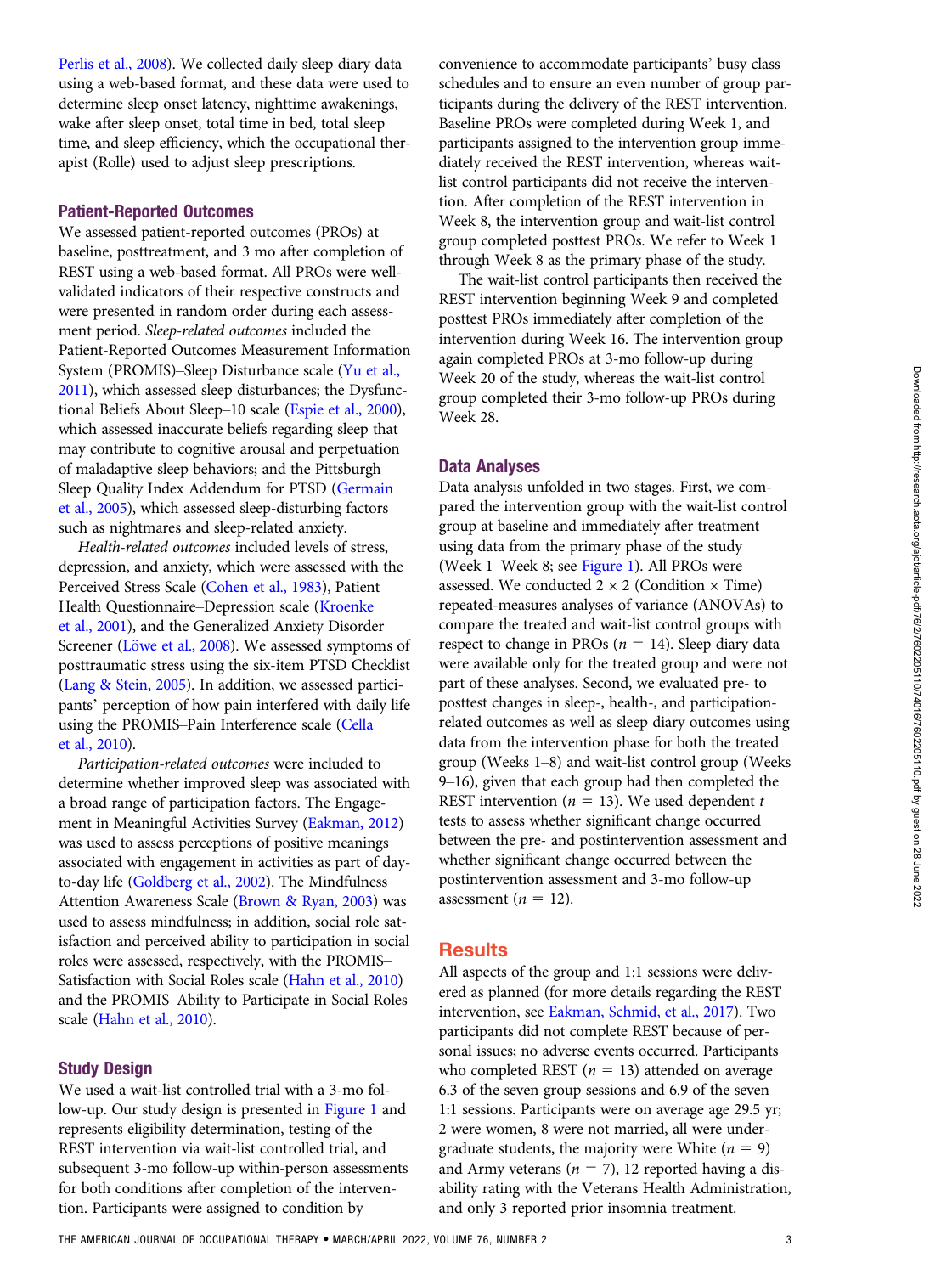<span id="page-3-0"></span>

Analyses of data from the primary phase of the study, which compared the treatment group with the wait-list control group during Weeks 1 through 8, indicated significant beneficial treatment effects for all PROs. Sleep-related treatment effects included a large decrease in sleep disturbances (partial  $\eta^2 = .59$ ,  $p =$ .002) and a very large decrease in dysfunctional sleep beliefs (partial  $\eta^2 = .78$ ,  $p < .001$ ), whereas nightmarerelated symptoms displayed a moderate decline (partial  $\eta^2 = .30, p = .054$ ). Moderate health-related treatment effects were found for reduced stress (partial  $\eta^2 = .35$ ,  $p = .033$ ), depression (partial  $\eta^2 = .34$ ,  $p = .036$ ), and anxiety (partial  $\eta^2 = .41$ ,  $p = .019$ ). Participationrelated treatment effects were observed only for meaningful activity (partial  $\eta^2 = .35$ ,  $p = .032$ ; [Table 1](#page-4-0).

When comparing within-person change in sleep outcomes for all participants when they had completed the REST intervention, we found very large improvements in sleep efficiency ( $d = 1.33$ ,  $p \le 0.001$ ), although an average loss of about 15 min in total sleep time was found ( $d = 0.67$ ,  $p \leq .05$ ). All other sleep diary variables improved, including very large reductions in sleep onset latency ( $d = 1.67$ ,  $p \le 0.001$ ) and nighttime awakenings ( $d = 1.29$ ,  $p \le 0.001$ ), whereas wake after sleep onset demonstrated a modest improvement ( $d = 0.67$ ,  $p \leq .05$ ; [Table 2](#page-4-1). Large to very large improvements were found in each sleeprelated PRO, including sleep disturbance ( $d = 1.39$ ,  $p \leq .001$ ), dysfunctional sleep beliefs ( $d = 2.37$ ,  $p \leq$ .001), and nightmares ( $d = 0.92$ ,  $p \le 0.01$ ). Stress

 $(d = 0.96, p \le 0.01)$ , depression  $(d = 0.83, p \le 0.05)$ , and anxiety ( $d = 1.00$ ,  $p \leq .01$ ) symptoms lessened. In terms of participation-related PROs, meaningful activity (*d* = 0.77, *p*  $\le$  .05) and mindfulness (*d* = 0.64, *p*  $\le$ .05) demonstrated moderate improvements. Lastly, all PRO gains were maintained at 3-mo follow-up [\(Table 3](#page-5-0)).

## **Discussion**

The REST intervention was safely delivered in a community-based setting, and it was beneficial for post-9/11 veterans in college with sleep disturbances. Group-based sessions offered education regarding the mechanisms of the human sleep–wake cycle, such as the circadian system and the homeostatic sleep-driver system, which, when in synchrony, promote sleep quality and regularity [\(Harvey & Buysse, 2018\)](#page-7-0). Building participant knowledge about how "sleep works" was essential to the REST intervention. This education contributed to participants' understanding of, and likely their adherence to, sleep restriction and stimulus control goals needed to develop sleep-promoting routines in day-to-day activities (e.g., stay awake until your prescribed time to bed, leave the bed and bedroom when you have difficulty sleeping, get up at the same time every day; [Maurer et al., 2018](#page-8-0)).

Sleep restriction and stimulus control goals were prescribed during 1:1 sessions with the occupational therapist and reinforced as part of weekly group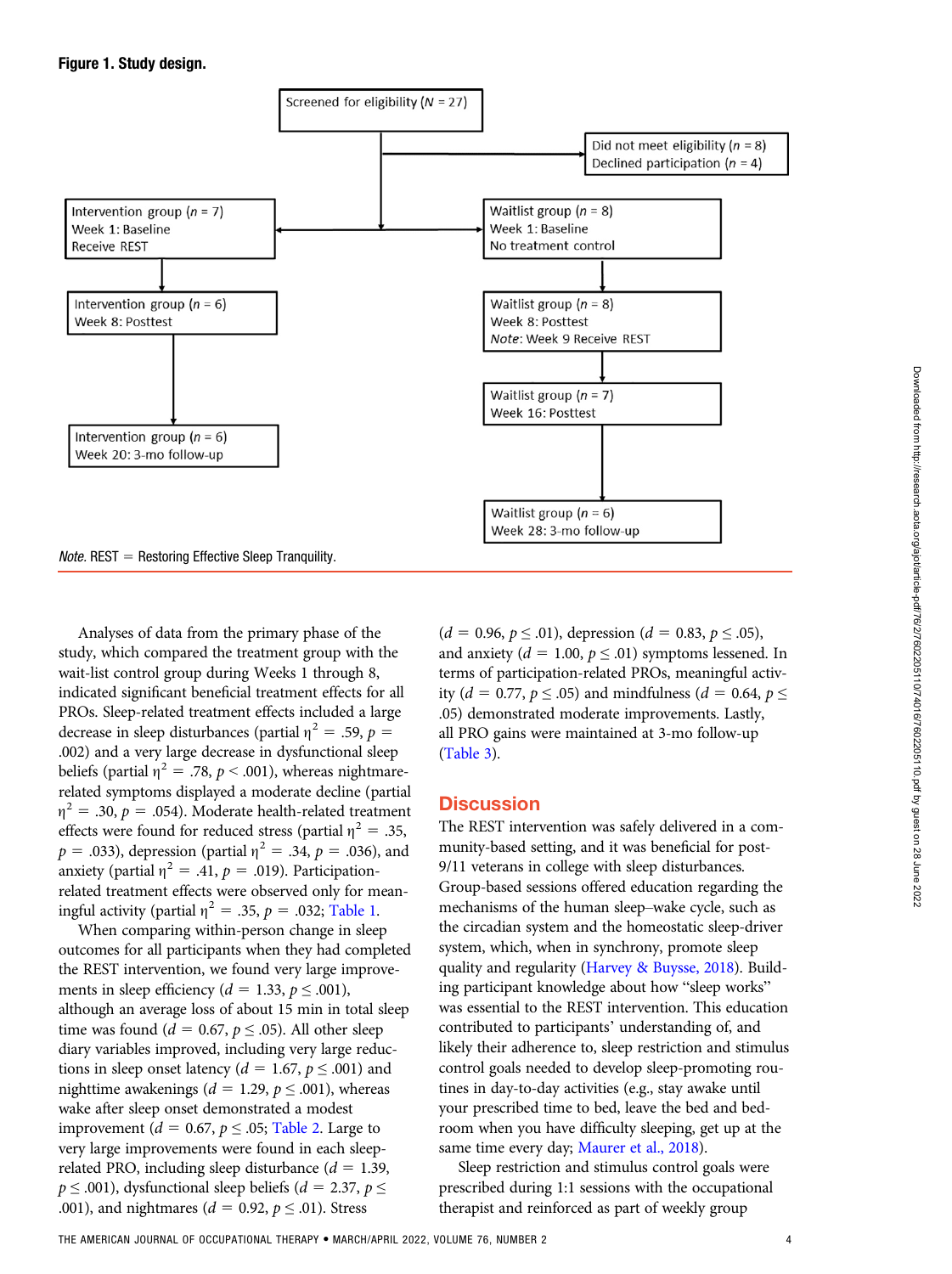<span id="page-4-0"></span>

|  | Table 1. Results of Repeated-Measures ANOVA Comparing Treatment and Control Groups |  |  |  |
|--|------------------------------------------------------------------------------------|--|--|--|
|--|------------------------------------------------------------------------------------|--|--|--|

|                                |                 |                         | M (SD)          |                             |          |                  |                                |
|--------------------------------|-----------------|-------------------------|-----------------|-----------------------------|----------|------------------|--------------------------------|
|                                |                 | Control Group $(n = 7)$ |                 | Treatment Group ( $n = 6$ ) |          |                  | <b>Repeated-Measures ANOVA</b> |
| <b>Variable</b>                | <b>Baseline</b> | <b>Posttest</b>         | <b>Baseline</b> | <b>Posttest</b>             | F(1, 11) | $\boldsymbol{p}$ | Partial $\eta^2$               |
| Sleep-related outcomes         |                 |                         |                 |                             |          |                  |                                |
| Sleep disturbances             | 59.47 (4.54)    | 60.44 (4.58)            | 61.33 (6.31)    | 46.67 (7.76)                | 15.70    | .002             | .59                            |
| Dysfunctional sleep beliefs    | 4.41(0.78)      | 4.24(0.46)              | 4.82(1.01)      | 2.03(0.83)                  | 38.11    | < .001           | .78                            |
| Nightmares                     | 7.71 (5.35)     | 8.86(4.67)              | 4.33(4.55)      | 2.67(3.08)                  | 4.66     | .054             | .30                            |
| <b>Health conditions</b>       |                 |                         |                 |                             |          |                  |                                |
| <b>Stress</b>                  | 19.29 (4.03)    | 19.00 (5.23)            | 16.83 (5.04)    | 10.17(6.24)                 | 5.91     | .033             | .35                            |
| Depression                     | 10.00(5.03)     | 11.57(6.55)             | 8.17(6.18)      | 4.33 (3.98)                 | 5.69     | .036             | .34                            |
| Anxiety                        | 8.71(7.27)      | 9.14(5.64)              | 8.00(4.47)      | 3.50(3.15)                  | 7.63     | .019             | .41                            |
| <b>PTSD</b>                    | 18.00 (6.83)    | 18.29 (6.55)            | 14.83 (6.91)    | 13.00(6.51)                 | 1.69     | .220             | .13                            |
| Pain                           | 57.30 (7.55)    | 58.04 (5.81)            | 52.72 (6.22)    | 49.38 (6.70)                | 1.00     | .340             | .08                            |
| Participation-related outcomes |                 |                         |                 |                             |          |                  |                                |
| Meaningful activity            | 31.29 (3.64)    | 28.86 (4.06)            | 28.50 (6.53)    | 33.33 (6.98)                | 6.00     | .032             | .35                            |
| Satisfaction                   | 48.39 (5.16)    | 42.01 (9.52)            | 46.83 (4.00)    | 50.00 (4.78)                | 3.24     | .099             | .23                            |
| Performance                    | 45.50 (7.48)    | 46.67 (7.33)            | 46.48 (3.31)    | 51.42 (6.77)                | 1.09     | .319             | .09                            |
| <b>Mindfulness</b>             | 3.79(0.76)      | 3.71(0.86)              | 3.92(0.71)      | 4.41(0.84)                  | 1.29     | .280             | .11                            |

*Note.* ANOVA  $=$  analysis of variance; PTSD  $=$  posttraumatic stress disorder.

sessions. Group sessions also provided education on behavioral (e.g., napping) and cognitive (e.g., worry and rumination) factors that can perpetuate chronic insomnia. We believe that the group sessions, in which participants could share experiences in a safe environment and develop a sense of camaraderie, combined with 1:1 treatment sessions, contributed to low program attrition (just 13%); this result is excellent compared with other studies of veterans that had double the attrition rate ([Dopke et al., 2004;](#page-7-0) [Trockel et al.,](#page-8-0) [2014](#page-8-0)).

REST outcome indicators were not only compelling when comparing the intervention group with the control group in the primary phase of the study but also when assessing within-person change when treatment was received. For the primary phase of the study, we found robust and large treatment effects for the sleeprelated PROs, indicating that REST reduced sleep disturbances, dysfunctional sleep beliefs, and nightmares. These findings are consistent with a growing evidence base highlighting the effectiveness and relative safety of multicomponent CBT–I for the treatment of chronic insomnia ([Miller et al., 2014](#page-8-0); [van der Zweerde](#page-8-0) [et al., 2019;](#page-8-0) [van Straten et al., 2018](#page-8-0)). Although a future randomized controlled trial of the REST intervention is needed, present results indicate that REST causes better sleep outcomes because it incorporates CBT–I components such as sleep restriction, stimulus control, education regarding sleep-related beliefs, and embedding sleep-promoting activities into daily life ([Eakman,](#page-7-0) [Schmid, et al., 2017](#page-7-0)).

Using within-person analyses of individual change, we found that sleep disturbances, a hallmark indicator of chronic insomnia, improved nearly 1 SD after

<span id="page-4-1"></span>

|  | Table 2. Dependent t Tests Investigating Change in Sleep Diary Indicators From Baseline to Posttest ( $n = 13$ ) |  |
|--|------------------------------------------------------------------------------------------------------------------|--|
|--|------------------------------------------------------------------------------------------------------------------|--|

|                        | M (SD)          |                 | <b>Change From Baseline to Posttest</b> |      |           |      |
|------------------------|-----------------|-----------------|-----------------------------------------|------|-----------|------|
| <b>Variable</b>        | <b>Baseline</b> | <b>Posttest</b> | M (SD)                                  | SE   | t(12)     | d    |
| Sleep onset latency    | 35.46 (12.94)   | (6.31)<br>13.00 | 22.46 (13.43)                           | 3.73 | $6.03**$  | . 67 |
| Nighttime awakenings   | (0.80)<br>1.85  | (0.86)<br>1.08  | (0.60)<br>0.77                          | 0.17 | $4.63**$  | 29،  |
| Wake after sleep onset | 21.46 (12.93)   | 11.38 (9.08)    | 10.08 (15.08)                           | 4.18 | $2.41*$   | 0.67 |
| Total time in bed      | 485.38 (56.33)  | 428.00 (47.96)  | 57.39 (34.06)                           | 9.45 | $6.08**$  | 1.68 |
| Total sleep time       | 413.08 (57.50)  | 396.46 (44.80)  | 16.62 (24.72)                           | 6.86 | $2.42*$   | 0.67 |
| Sleep efficiency       | (4.28)<br>85.15 | (3.30)<br>93.23 | (6.09)<br>$-8.08$                       | 1.69 | $-4.78**$ | .33  |

 $**p* ≤ .05. ***p* ≤ .001.$ 

Downloaded from http://research.aota.org/ajot/article-pdf/76/2/7602205110/74016/7602205110.pdf by guest on 28 June 2022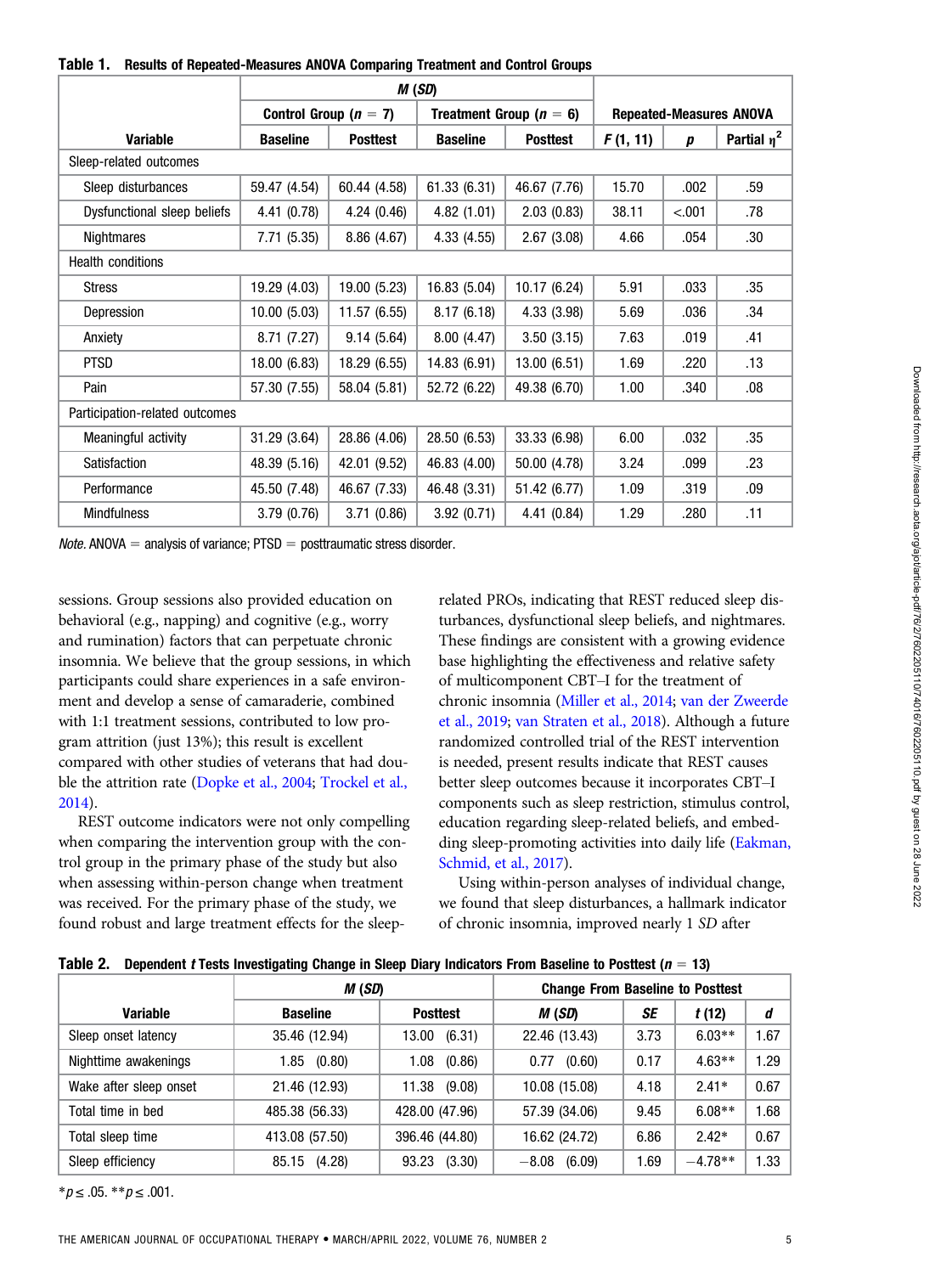<span id="page-5-0"></span>

| Dependent t Tests Investigating Change in Outcomes From Basel<br>Table 3. |                       |                         |                        | ine to Posttest and From Posttest to 3-Mo Follow-Up |                   |                             |      | Change in Outcomes |                                   |           |                  |
|---------------------------------------------------------------------------|-----------------------|-------------------------|------------------------|-----------------------------------------------------|-------------------|-----------------------------|------|--------------------|-----------------------------------|-----------|------------------|
|                                                                           |                       | Observed Values, M (SD) |                        |                                                     |                   | Baseline to Posttest $(n =$ | 13)  |                    | Posttest to 3-Mo Follow-Up $(n =$ | <u>์จ</u> |                  |
| Variable                                                                  | Baseline <sup>a</sup> | Posttest <sup>a</sup>   | Follow-Up <sup>b</sup> | N (SD)                                              | 55                | t(12)                       | ত    | M (SD)             | 55                                | t(11)     | ত                |
| Sleep-related outcomes                                                    |                       |                         |                        |                                                     |                   |                             |      |                    |                                   |           |                  |
| Sleep disturbances                                                        | 59.52 (5.34)          | 48.19 (7.02)            | (6.21)<br>50.54        | 11.33(8.13)                                         | 2.26              | $5.02***$                   | 1.39 | $-2.13(7.61)$      | 2.20                              | $-0.97$   | 0.28             |
| Dysfunctional beliefs                                                     | 4.51 (0.84)           | 2.15 (0.65)             | (1.04)<br>2.40         | 2.35 (0.99)                                         | 0.28              | $8.55***$                   | 2.37 | $-0.23(0.74)$      | 0.21                              | $-1.10$   | 0.32             |
| Nightmares                                                                | 6.69 (4.55)           | 3.38 (2.84)             | (3.25)<br>4.00         | 3.31 (3.61)                                         | 1,00              | $3.30**$                    | 0.92 | $-0.33(1.88)$      | 0.54                              | $-0.62$   | 0.18             |
| Health conditions                                                         |                       |                         |                        |                                                     |                   |                             |      |                    |                                   |           |                  |
| <b>Stress</b>                                                             | 18.23 (5.15)          | $(7.31)$ $(7.42)$       | (5.84)<br>15.50        | 4.92 (5.12)                                         | 142               | $3.47**$                    | 0.96 | $-1.92(5.57)$      | 1.61                              | $-1.19$   | 0.35             |
| Depression                                                                | 9.69(6.14)            | 5.69 (4.68)             | (3.87)<br>5.58         | 4.00 (4.81)                                         | 1.34              | $3.00*$                     | 0.83 | 0.58(1.93)         | 0.56                              | 1.05      | 0.31             |
| Anxiety                                                                   | 8.77 (5.23)           | 5.08 (3.86)             | (4.12)<br>5.92         | 3.69 (3.71)                                         | 1.03              | $3.59**$                    | 1.00 | $-0.42$ (2.71)     | 0.78                              | $-0.53$   | 0.16             |
| PTSD                                                                      | 16.23 (6.31)          | 13.69 (6.07)            | (3.47)<br>12.25        | 2.54 (4.58)                                         | 1.27              | 2.00                        | 0.56 | 1.92(3.15)         | <b>b.5</b>                        | 211       | 0.61             |
| Pain                                                                      | 55.62 (6.48)          | 53.83 (7.39)            | (7.31)<br>51.98        | 1.79 (7.86)                                         | 218               | 0.82                        | 0.23 | 2.12(3.54)         | 1.02                              | 2.07      | 0.60             |
| Participation-related outcomes                                            |                       |                         |                        |                                                     |                   |                             |      |                    |                                   |           |                  |
| Meaningful activity                                                       | 28.92 (4.91)          | 32.85 (5.21)            | (8.02)<br>30.17        | $-3.92(5.14)$                                       | 1.43              | $-2.75*$                    | 0.77 | 2.75 (6.43)        | 1.86                              | 1.48      | 0.43             |
| Satisfaction                                                              | 43.94 (7.24)          | 47.98 (5.52)            | (6.22)<br>47.05        | $-4.05(7.62)$                                       | $\overline{2.11}$ | $-1.92$                     | 0.53 | 1.20(5.68)         | 1.64                              | 0.73      | 0.21             |
| Performance                                                               | 48.26 (7.31)          | 50.12 (7.62)            | (5.33)<br>49.09        | $-1.86(6.74)$                                       | 1.87              | $-1.00$                     | 0.28 | 0.88 (5.36)        | 1.55                              | 0.57      | 0.17             |
| <b>Mindfulness</b>                                                        | 3.82(0.67)            | 4.27 (0.87)             | (0.92)<br>4.22         | $-0.45(0.70)$                                       | 0.19              | $-0.87*$                    | 0.64 | 0.09(0.81)         | 0.23                              | 0.38      | $\overline{0}$ . |
| Note. PTSD = posttraumatic stress disorder.                               |                       |                         |                        |                                                     |                   |                             |      |                    |                                   |           |                  |

aIndicates value for the 14 participants who took the baseline and posttest assessments. bIndicates value for the 12 participants who took the 3-mo follow-up. \*p≤.05. \*\*p≤.01. \*\*\*p≤.001.

THE AMERICAN JOURNAL OF OCCUPATIONAL THERAPY . MARCH/APRIL 2022, VOLUME 76, NUMBER 2 6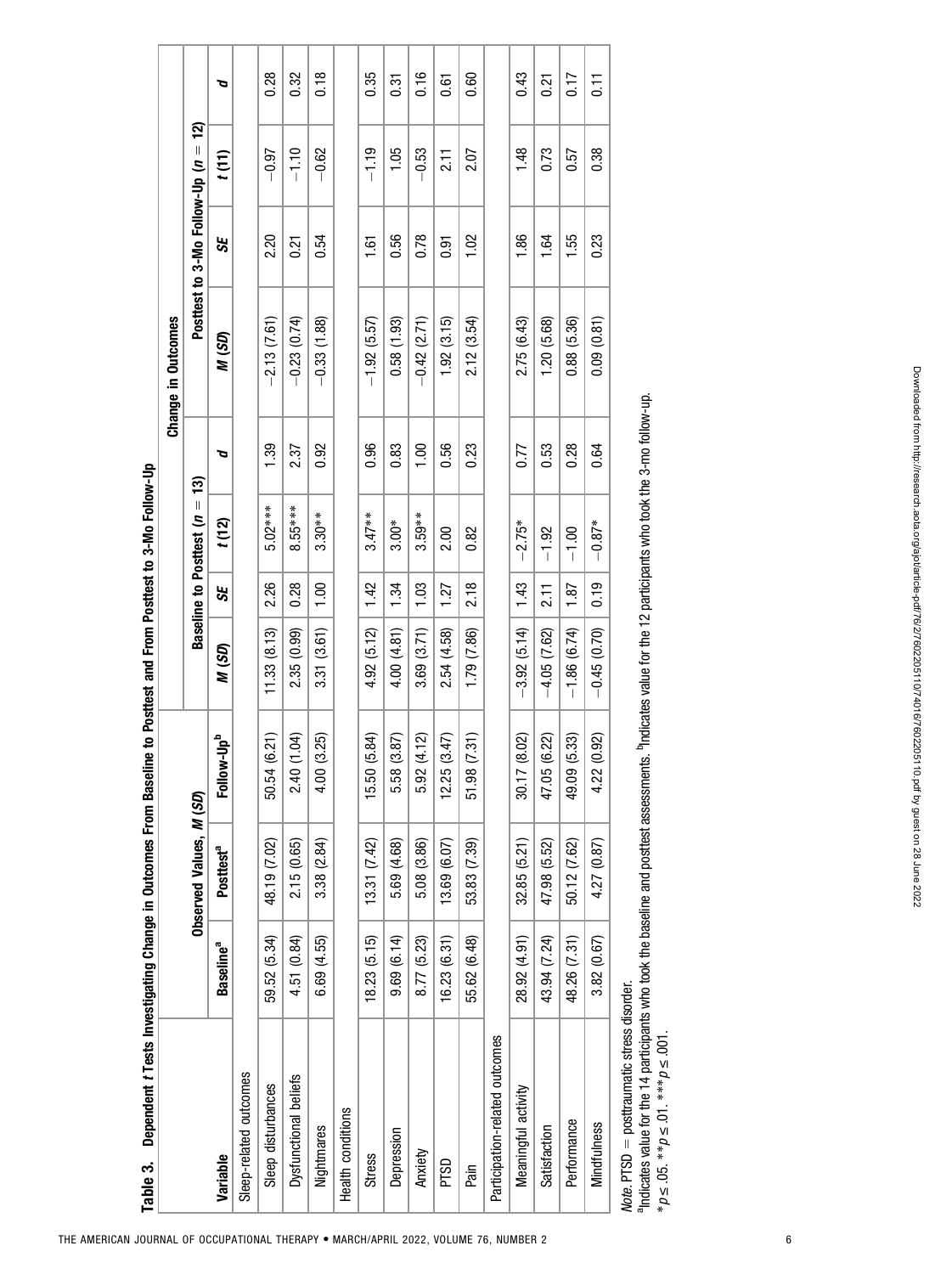REST. PROMIS sleep disturbance scores fell to the normal range immediately after intervention, and these benefits were maintained at 3-mo follow-up. Dysfunctional sleep beliefs (e.g., "If I am having difficulty falling asleep, I must try harder") demonstrated the largest reductions, reflecting the relevance of behavioral and cognitive factors to primary insomnia. That is, inaccurate beliefs about sleep may lead to insomnia-perpetuating behaviors, such as napping, or to a sense of worry regarding difficulties with sleeping or concerns about impaired daytime functioning, which can increase cognitive arousal and thereby make falling asleep more difficult. Nightmares, which are commonly associated with chronic insomnia among veterans [\(Harvey et al., 2003](#page-8-0)), also decreased substantially. We found a medium effect size for the reduction of PTSD-related sleep disturbances, indicating that the REST intervention may improve nightmares, nighttime terrors, anxiety, and panic among veterans with PTSD.

Sleep diary parameters demonstrated large to very large improvements pre- to posttest, although they were only available for the all-treated analysis (i.e., assessment of within-person change). Sleep efficiency, an indicator of sleep quality, was substantially improved, from 85% to 93% on average. Reductions in sleep onset latency, nighttime awakenings, and wake after sleep onset indicate the efficacy of the REST intervention.

Chronic insomnia among post-9/11 veterans is commonly accompanied by mental health challenges [\(Jenkins et al., 2015\)](#page-8-0). In this study, stress, depression, and anxiety symptoms demonstrated moderate to large improvements that were associated with significantly better sleep. This finding is consistent with growing evidence that multicomponent CBT–I interventions improve sleep and likely contribute to improvements in mental health ([Karlin et al., 2013](#page-8-0)). Notably, the mental health gains achieved at the end of REST were maintained at 3-mo follow-up, indicating the impact and durability of the intervention ([van](#page-8-0) [der Zweerde et al., 2019\)](#page-8-0). Symptoms of PTSD and pain interference decreased pre- to posttest but were not significantly different. It is interesting to note that in [Table 3,](#page-5-0) a clear trend of improvement occurs in PTSD and pain interference at 3-mo follow-up. This finding may indicate a positive, although delayed, effect of REST via improved sleep quality for these two health conditions.

Participation-related outcomes are typically not addressed in studies of CBT–I; therefore, the present findings are important to advancing understanding of sleep and participation. Meaningful activity was the only participation-related PRO demonstrating a treatment effect in response to the REST intervention in both the primary phase of the study and the assessment of within-person change. Meaningful activity, as assessed by the Engagement in Meaningful Activities Survey [\(Eakman, 2012\)](#page-7-0), taps into positive experiences

of meaning and value such as belonging, helping, competence, autonomy, pleasure, and satisfaction associated with day-to-day activities. A likely effect of REST on participation involved adopting changes to evening and morning sleep preparation routines ([Eak](#page-7-0)[man, Rolle, & Henry, 2017](#page-7-0); [Eakman, Schmid, et al.,](#page-7-0) [2017](#page-7-0); [Manber & Carney, 2015](#page-8-0)).

Participants were encouraged to adopt evening routines that helped them to wind down; for example, morning routines served as cues or zeitgebers, such as eating, showering, dressing, and socializing, to promote entrainment of the circadian system [\(Monk,](#page-8-0) [2010](#page-8-0)). Group occupational therapy sessions addressed incorporating meaningful activities within participants' daily routines. One-on-one occupational therapy sessions included time management support to ensure that sleep-promoting activities fit within participants' daily lives. We surmise that improved activity routines led to healthy sleep and that healthy sleep enabled improved occupational performance, thereby resulting in greater meaningful activity experiences.

Mindfulness was the only remaining participationrelated PRO demonstrating an effect from REST. Participants engaged in approximately 5 min of a mindfulness practice, including seated yoga, in the seven weekly REST group sessions. We did not assess daily mindfulness practice, so we are uncertain whether these practices were embedded in participants' daily practices. Indicators of social role satisfaction and performance showed improvement in response to REST, although these changes were not statistically significant.

## Limitations and Directions for Research

We did not use random assignment to condition, and findings from the primary phase of the study should be evaluated in that light. The occupational therapy interveners (Aaron M. Eakman and Natalie R. Rolle) were authors of this study and were aware of the study hypotheses. In addition, although sample size was enough to detect clinically significant effects from the REST intervention, participant characteristics were rather homogeneous (e.g., post-9/11 veterans who were undergraduate college students); therefore, our results may not generalize well to populations with more diverse characteristics. Nonetheless, a strong evidence base supports the effectiveness of multicomponent CBT–I for the treatment of chronic insomnia. Future study is needed in occupational therapy to test sleep-promoting interventions and to promote the use of effective treatments in clinical practice.

Occupational therapy practitioners address occupational performance challenges of diverse populations, and future research should seek to capture the role that sleep and sleep promotion serve in maximizing participation, health, and well-being. Research is also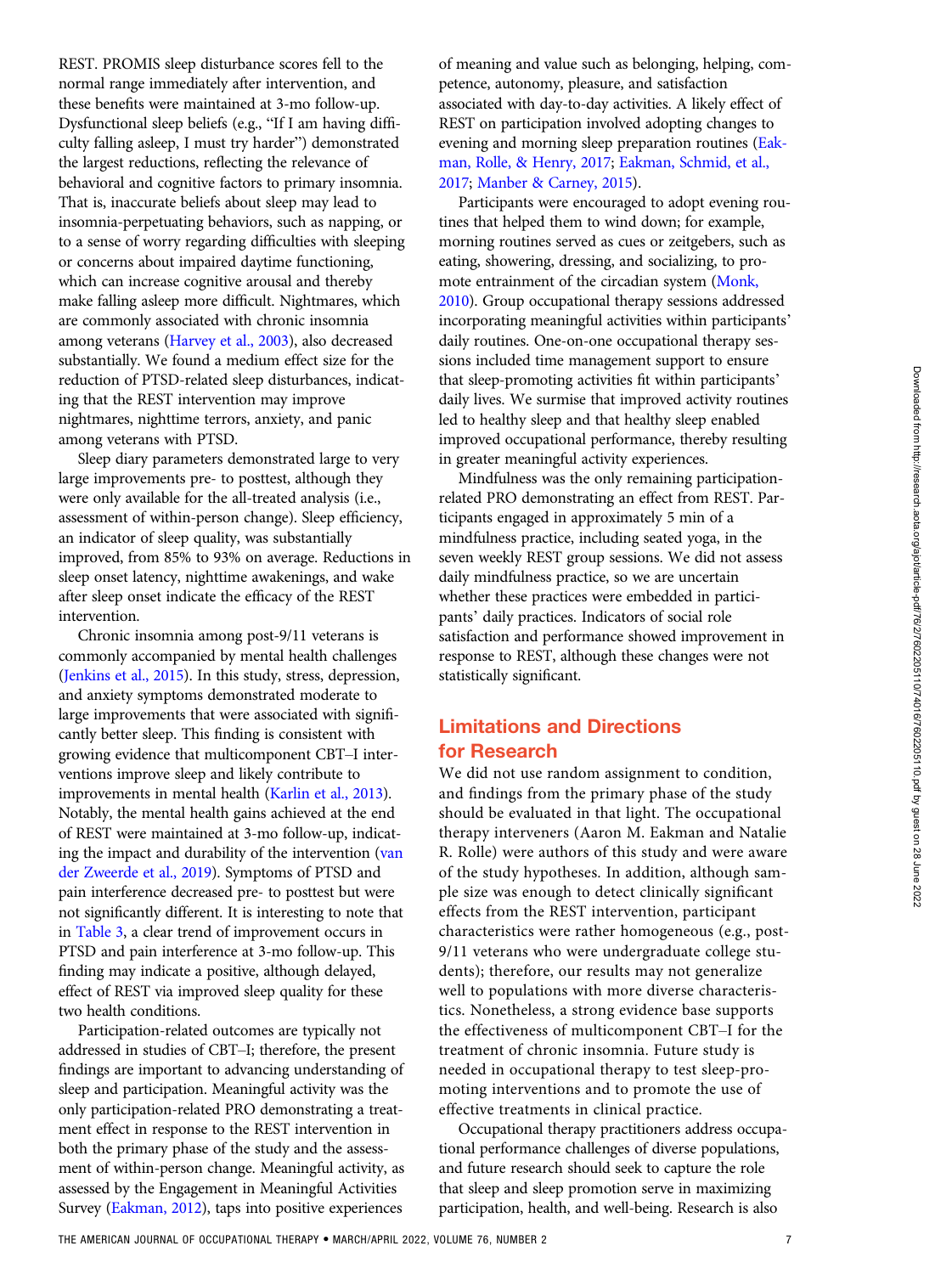<span id="page-7-0"></span>needed to explore the personal and cultural significance of sleep-related practices and beliefs so that inclusive and culturally sensitive interventions can be created [\(Leive & Morrison, 2020\)](#page-8-0).

# Implications for Occupational Therapy Practice

The results of this study have the following implications for occupational therapy practice:

- Occupational therapy practitioners with advanced training in multicomponent CBT–I are needed to fill a service provision gap and to assist people with chronic insomnia.
- CBT–I and its components, such as sleep restriction, stimulus control, and mindfulness practices, should be adopted as aspects of occupational therapy education and practice to augment sleep preparation and to promote sleep participation.

## **Conclusion**

The REST intervention was safe and effective in reducing sleep disturbances and improving mental health and participation outcomes among post-9/ 11 veterans attending college. Occupational therapy practitioners with advanced training in CBT–I can fill a substantial service-provision gap and reduce sleep disturbances in this population. Notably, REST participants demonstrated reduced sleep- and health-related problems, and these benefits were sustained 3 mo posttreatment. Meaningful activity and mindfulness were positively affected through the REST intervention, highlighting the interrelated nature of sleep quality and meaningful participation in daily activities.  $\bigoplus$ 

## Acknowledgments

This study was funded by the Wounded Warrior Project and Dennis Repp. We extend our gratitude for supporting the implementation and reporting of this project to Margit Hentschel, Donn Posner, Mark Petrun, David Fohrman, Shannon Lavey, Craig Spooner, Erica Billingsley, Michelle Sutherland, Christine Pott, Joshua Burns, and Catherine Schelly.

## **References**

- American Occupational Therapy Association. (2020). Occupational therapy practice framework: Domain and process (4th ed.). American Journal of Occupational Therapy, 74(Suppl. 2), 7412410010. [https://](https://doi.org.10.5014/ajot.2020.74S2001) [doi.org.10.5014/ajot.2020.74S2001](https://doi.org.10.5014/ajot.2020.74S2001)
- Bootzin, R. R., & Manber, R. (2013). Future outlook of nonpharmacological treatments for insomnia in adults: Clinical trial progress. Clinical Investigation, 3, 1005–1008. <https://doi.org/10.4155/CLI.13.95>
- Brown, K. W., & Ryan, R. M. (2003). The benefits of being present: Mindfulness and its role in psychological well-being. Journal of Personality and Social Psychology, 84, 822–848. [https://doi.org/](https://doi.org/10.1037/0022-3514.84.4.822) [10.1037/0022-3514.84.4.822](https://doi.org/10.1037/0022-3514.84.4.822)
- Carney, C. E., & Manber, R. (2009). Quiet your mind and get to sleep: Solutions to insomnia for those with depression, anxiety, or chronic pain. New Harbinger Publications.
- Cella, D., Riley, W., Stone, A., Rothrock, N., Reeve, B., Yount, S., . . . Hays, R. (2010). The Patient-Reported Outcomes Measurement Information System (PROMIS) developed and tested its first wave of adult self-reported health outcome item banks: 2005–2008. Journal of Clinical Epidemiology, 63, 1179–1194. [https://doi.org/10.1016/j.](https://doi.org/10.1016/j.jclinepi.2010.04.011) [jclinepi.2010.04.011](https://doi.org/10.1016/j.jclinepi.2010.04.011)
- Cohen, S., Kamarck, T., & Mermelstein, R. (1983). A global measure of perceived stress. Journal of Health and Social Behavior, 24, 385–396. <https://doi.org/10.2307/2136404>
- Dopke, C. A., Lehner, R. K., & Wells, A. M. (2004). Cognitive–behavioral group therapy for insomnia in individuals with serious mental illnesses: A preliminary evaluation. Psychiatric Rehabilitation Journal, 27, 235–242. <https://doi.org/10.2975/27.2004.235.242>
- Eakman, A. M. (2012). Measurement characteristics of the Engagement in Meaningful Activities Survey in an age-diverse sample. American Journal of Occupational Therapy, 66, e20–e29. [https://doi.org/](https://doi.org/10.5014/ajot.2012.001867) [10.5014/ajot.2012.001867](https://doi.org/10.5014/ajot.2012.001867)
- Eakman, A. M., Rolle, N. R., & Henry, K. L. (2017). Occupational therapist delivered cognitive behavioral therapy for insomnia to post-9/11 veterans in college: A wait list control pilot study. Sleep, 40(Suppl. 1), A140–A141. <https://doi.org/10.1093/sleepj/zsx050.377>
- Eakman, A. M., Schmid, A. A., Henry, K. L., Rolle, N. R., Schelly, C., Pott, C. E., & Burns, J. E. (2017). Restoring Effective Sleep Tranquility (REST): A feasibility and pilot study. British Journal of Occupational Therapy, 80, 350–360. [https://doi.org/10.1177/](https://doi.org/10.1177/0308022617691538) [0308022617691538](https://doi.org/10.1177/0308022617691538)
- Edinger, J. D., Arnedt, J. T., Bertisch, S. M., Carney, C. E., Harrington, J. J., Lichstein, K. L., . . . Martin, J. L. (2021). Behavioral and psychological treatments for chronic insomnia disorder in adults: An American Academy of Sleep Medicine clinical practice guideline. Journal of Clinical Sleep Medicine, 17, 255–262. [https://doi.org/](https://doi.org/10.5664/jcsm.8986) [10.5664/jcsm.8986](https://doi.org/10.5664/jcsm.8986)
- Edinger, J. D., Wohlgemuth, W. K., Radtke, R. A., Marsh, G. R., & Quillian, R. E. (2001). Cognitive behavioral therapy for treatment of chronic primary insomnia: A randomized controlled trial. JAMA, 285, 1856–1864. <https://doi.org/10.1001/jama.285.14.1856>
- Espie, C. A., Inglis, S. J., Harvey, L., & Tessier, S. (2000). Insomniacs' attributions: Psychometric properties of the Dysfunctional Beliefs and Attitudes about Sleep Scale and the Sleep Disturbance Questionnaire. Journal of Psychosomatic Research, 48, 141-148. [https://doi.org/](https://doi.org/10.1016/S0022-3999(99)00090-2) [10.1016/S0022-3999\(99\)00090-2](https://doi.org/10.1016/S0022-3999(99)00090-2)
- Geiger-Brown, J. M., Rogers, V. E., Liu, W., Ludeman, E. M., Downton, K. D., & Diaz-Abad, M. (2015). Cognitive behavioral therapy in persons with comorbid insomnia: A meta-analysis. Sleep Medicine Reviews, 23, 54–67. <https://doi.org/10.1016/j.smrv.2014.11.007>
- Germain, A., Hall, M., Krakow, B., Katherine Shear, M., & Buysse, D. J. (2005). A brief sleep scale for posttraumatic stress disorder: Pittsburgh Sleep Quality Index Addendum for PTSD. Journal of Anxiety Disorders, 19, 233–244. [https://doi.org/10.1016/j.](https://doi.org/10.1016/j.janxdis.2004.02.001) [janxdis.2004.02.001](https://doi.org/10.1016/j.janxdis.2004.02.001)
- Goldberg, B., Brintnell, E. S., & Goldberg, J. (2002). The relationship between engagement in meaningful activities and quality of life in persons disabled by mental illness. Occupational Therapy in Mental Health, 18, 17–44. [https://doi.org/10.1300/J004v18n02\\_03](https://doi.org/10.1300/J004v18n02_03)
- Hahn, E. A., Devellis, R. F., Bode, R. K., Garcia, S. F., Castel, L. D., Eisen, S. V., . . . Cella, D.; PROMIS Cooperative Group. (2010). Measuring social health in the Patient-Reported Outcomes Measurement Information System (PROMIS): Item bank development and testing. Quality of Life Research, 19, 1035–1044. [https://doi.org/10.1007/](https://doi.org/10.1007/s11136-010-9654-0) [s11136-010-9654-0](https://doi.org/10.1007/s11136-010-9654-0)
- Harvey, A. G., & Buysse, D. J. (2018). Treating sleep problems. Guilford Press.